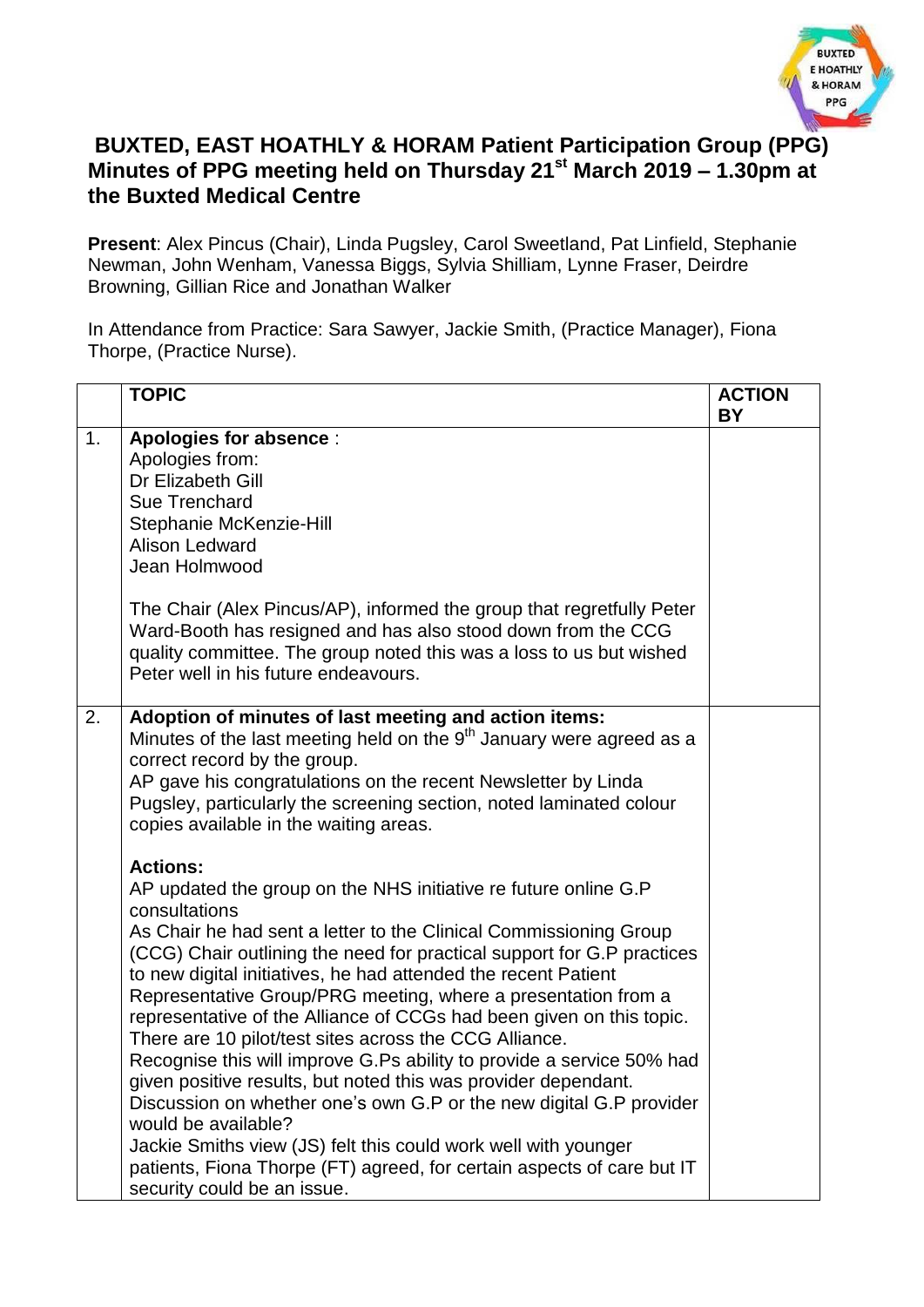| 3. | <b>Surgery Update:</b><br>JS updated the group by first giving Dr Gill's apologies and gave<br>feedback from Dr Gill.<br>She had recently held an urgent meeting with Dr Wright re Primary<br>Care Networks, which will cover 30-50,000 population, biggest<br>challenge since 2004, funding for new staff to be available including<br>paramedics, associate practitioners but no new G.Ps<br>Aim to give a better worked up solution in regard to resources.<br>We are classed as a rural practice, currently 14,000 registered<br>patients.<br>Sign up by to this required by the 19 <sup>th</sup> May.<br>Road show expected to be held in April.<br>J.S informed the group that Dr Jenny Andrews is leaving after 2<br>years as senior registrar and salaried G.P, so will be down 2 full-time<br>G.Ps across the 3 practices, noted it is difficult to recruit, and so do<br>they look for more advanced nurse practitioners to support care?<br>Changed the appointment system in the last month so more<br>appointments are now being offered by tweaking the no. of sessions.<br>Extended hours, now available on the online booking system from<br>April. |  |
|----|---------------------------------------------------------------------------------------------------------------------------------------------------------------------------------------------------------------------------------------------------------------------------------------------------------------------------------------------------------------------------------------------------------------------------------------------------------------------------------------------------------------------------------------------------------------------------------------------------------------------------------------------------------------------------------------------------------------------------------------------------------------------------------------------------------------------------------------------------------------------------------------------------------------------------------------------------------------------------------------------------------------------------------------------------------------------------------------------------------------------------------------------------------------------|--|
|    | Pre-bookable and some Saturday bookings also available.<br>J.S Car parking is now greatly improved.<br>Sara reported since beginning of March the telephone call queuing<br>system has been in place, and the practice can access data from<br>this, so far positive feedback from patients.<br>Patients who don't need urgent appointments are ringing back later<br>in the day.                                                                                                                                                                                                                                                                                                                                                                                                                                                                                                                                                                                                                                                                                                                                                                                   |  |
|    | 8 and 8.59 are the busiest phone times.<br>Next step to get a screen behind the reception so receptionists can<br>see this as real time information.<br>Introducing this system to East Hoathly on Monday.<br>Manor Oak has a separate telephone system.<br>Gillian Rice had been given positive feedback from patients.<br>The group noted it would be great to get more positive comments<br>from patients on patient choices.<br>Stephanie Newman (SN) asked for this to go as news on the<br>website, as good news story.<br>FT noted that cervical screening publicity has increased, however<br>taking time getting results, the testing centres are reducing from 40 to<br>5, the group agreed this was of concern.                                                                                                                                                                                                                                                                                                                                                                                                                                          |  |
| 4. | <b>Appointment System</b><br>Covered in detail under item 3.<br>The group were pleased to note the improvements that had been put<br>into place, and thanked J.S and staff.                                                                                                                                                                                                                                                                                                                                                                                                                                                                                                                                                                                                                                                                                                                                                                                                                                                                                                                                                                                         |  |
| 5. | <b>Website Update:</b><br>Stephanie Newman (SN) noted that all the current approved minutes<br>up to January 2019 had been published on the website, and thanked<br>JS and staff.<br>Lynn Fraser asked if it was one website, across the 3 practices.<br>Noted it is a separate Horam website so there is a need for                                                                                                                                                                                                                                                                                                                                                                                                                                                                                                                                                                                                                                                                                                                                                                                                                                                |  |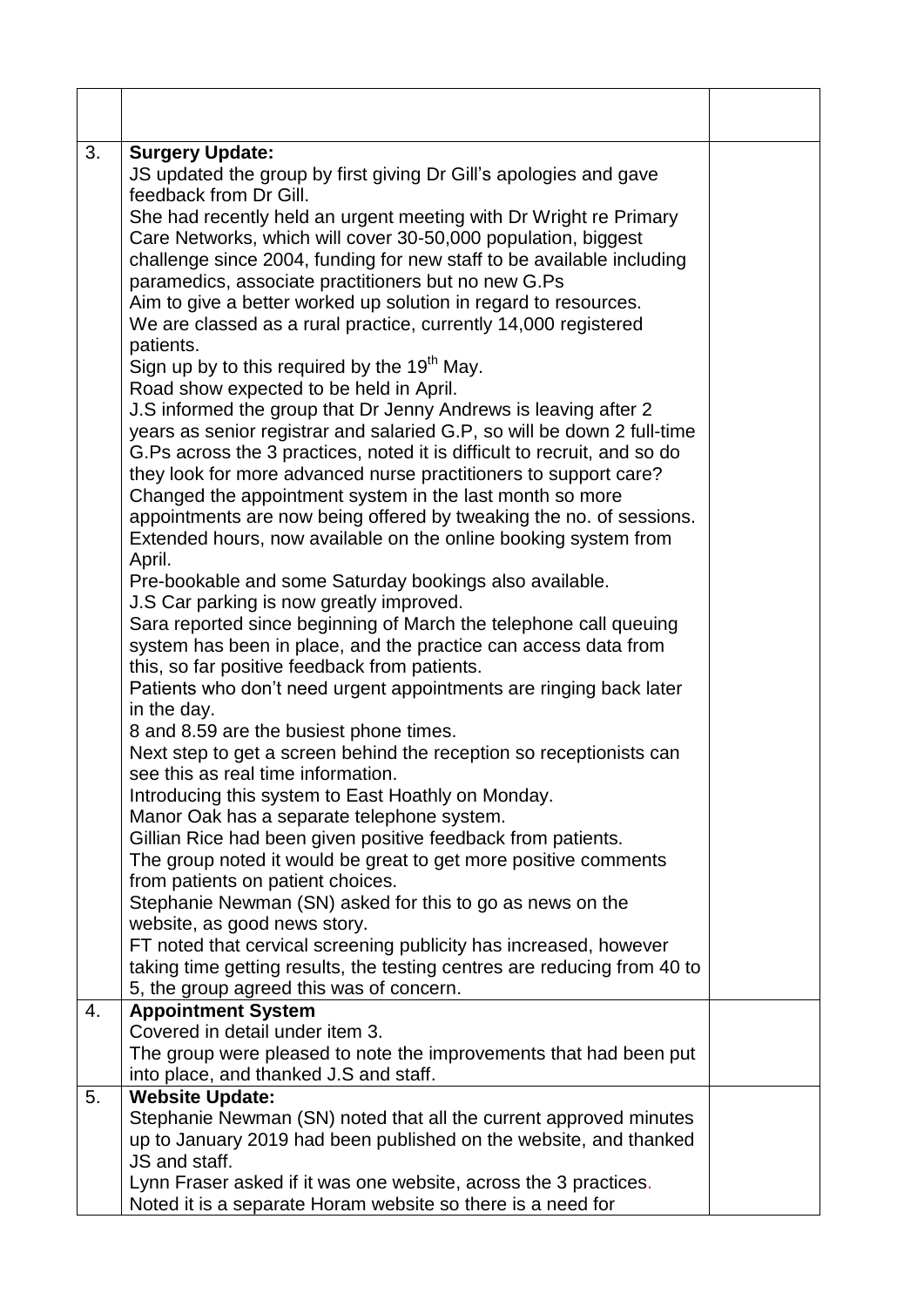|                | signposting on each website to each other's.<br>Issue with display screen, landscape here for screen shots, portrait at<br>Horam, Lynne Fraser (LF) kindly offered her husband for technical<br>support if needed.<br>Chair noted our updated website for Buxted and East Hoathly had<br>been a success story. |           |
|----------------|----------------------------------------------------------------------------------------------------------------------------------------------------------------------------------------------------------------------------------------------------------------------------------------------------------------|-----------|
| 6.             | <b>Patient Participation Constitution</b>                                                                                                                                                                                                                                                                      |           |
|                | AP reported that there is a National association of PPGs, we                                                                                                                                                                                                                                                   |           |
|                | however are not a member, it is £60 a year, but he through them                                                                                                                                                                                                                                                |           |
|                | reviewed a sample constitution.                                                                                                                                                                                                                                                                                |           |
|                | AP has also looked at other templates, some are too complex, and in                                                                                                                                                                                                                                            |           |
|                | conclusion ours is simple.                                                                                                                                                                                                                                                                                     |           |
|                | We are required to hold a Group AGM as on the existing document                                                                                                                                                                                                                                                |           |
|                | but we have not had one, agreed we will hold one.                                                                                                                                                                                                                                                              |           |
|                | AP will find out what other PPGs do on this and will look to provide                                                                                                                                                                                                                                           |           |
|                | recommendations on how and when for the AGM.                                                                                                                                                                                                                                                                   | AP        |
|                | Agreed keep existing constitution document.                                                                                                                                                                                                                                                                    |           |
| 7 <sub>1</sub> | <b>Patient Feedback:</b>                                                                                                                                                                                                                                                                                       |           |
|                | Pat Linfield (PL) reported that no comment forms had been received.                                                                                                                                                                                                                                            |           |
|                |                                                                                                                                                                                                                                                                                                                |           |
|                | Linda Pugsley (LP) reported some complimentary Friends and                                                                                                                                                                                                                                                     |           |
|                | Family Test (FFT) comments, 4 from Horam.                                                                                                                                                                                                                                                                      |           |
|                |                                                                                                                                                                                                                                                                                                                |           |
|                | AP noted our IPSOS Mori survey results will be now outdated, with<br>the positive changes to the appointment system.                                                                                                                                                                                           |           |
|                | Agreed therefore we will look at a local feedback form for patients, to                                                                                                                                                                                                                                        |           |
|                | test the changes, Sara Sawyer will look to provide a template, with                                                                                                                                                                                                                                            | SS        |
|                | simple questions, for feedback from all 3 surgeries.                                                                                                                                                                                                                                                           |           |
|                |                                                                                                                                                                                                                                                                                                                |           |
| 8.             | Health Awareness Displays LP and Carol Sweetland to lead.                                                                                                                                                                                                                                                      |           |
|                | January/February - LP reported that the Healthy Living<br>$\circ$                                                                                                                                                                                                                                              | LP/CS     |
|                | display had been very successful and also coincided                                                                                                                                                                                                                                                            |           |
|                | with the pharmacy display on the same topic.                                                                                                                                                                                                                                                                   |           |
|                | <b>Next Topics</b>                                                                                                                                                                                                                                                                                             |           |
|                | March/April – Keeping Safe, personal, household<br>$\circ$                                                                                                                                                                                                                                                     |           |
|                | (falls prevention)                                                                                                                                                                                                                                                                                             |           |
|                | May/June. - Men's Health, including B.P<br>$\circ$<br>$\circ$ Summer- Mental Health                                                                                                                                                                                                                            |           |
|                | $\circ$ Sept/Oct – Diabetes and Flu                                                                                                                                                                                                                                                                            |           |
|                | $\circ$ Nov/Dec – Arthritis                                                                                                                                                                                                                                                                                    |           |
|                | Jan/Feb- Living with Chronic Pain<br>$\circ$                                                                                                                                                                                                                                                                   |           |
|                | Discussion on whether the displays could also be implemented in                                                                                                                                                                                                                                                |           |
|                | Horam, but space maybe an issue, Sue Trenchard did think about a                                                                                                                                                                                                                                               |           |
|                | table with a stand up sign LF would go back and discuss with ST.                                                                                                                                                                                                                                               |           |
|                | Newsletter.                                                                                                                                                                                                                                                                                                    |           |
|                | Need to involve Horam with the newsletter with regard to input, LF                                                                                                                                                                                                                                             |           |
|                | gave some feedback on dementia support group, would be great if                                                                                                                                                                                                                                                |           |
|                | this could go into the next newsletter.                                                                                                                                                                                                                                                                        |           |
|                | Golden ticket James Gill runs dementia clinics here, and from April                                                                                                                                                                                                                                            | <b>LP</b> |
|                | will support Horam to ensure an equitable service.                                                                                                                                                                                                                                                             |           |
|                | JS will let James Gill know LF details to connect up.                                                                                                                                                                                                                                                          |           |
|                |                                                                                                                                                                                                                                                                                                                | J.S       |